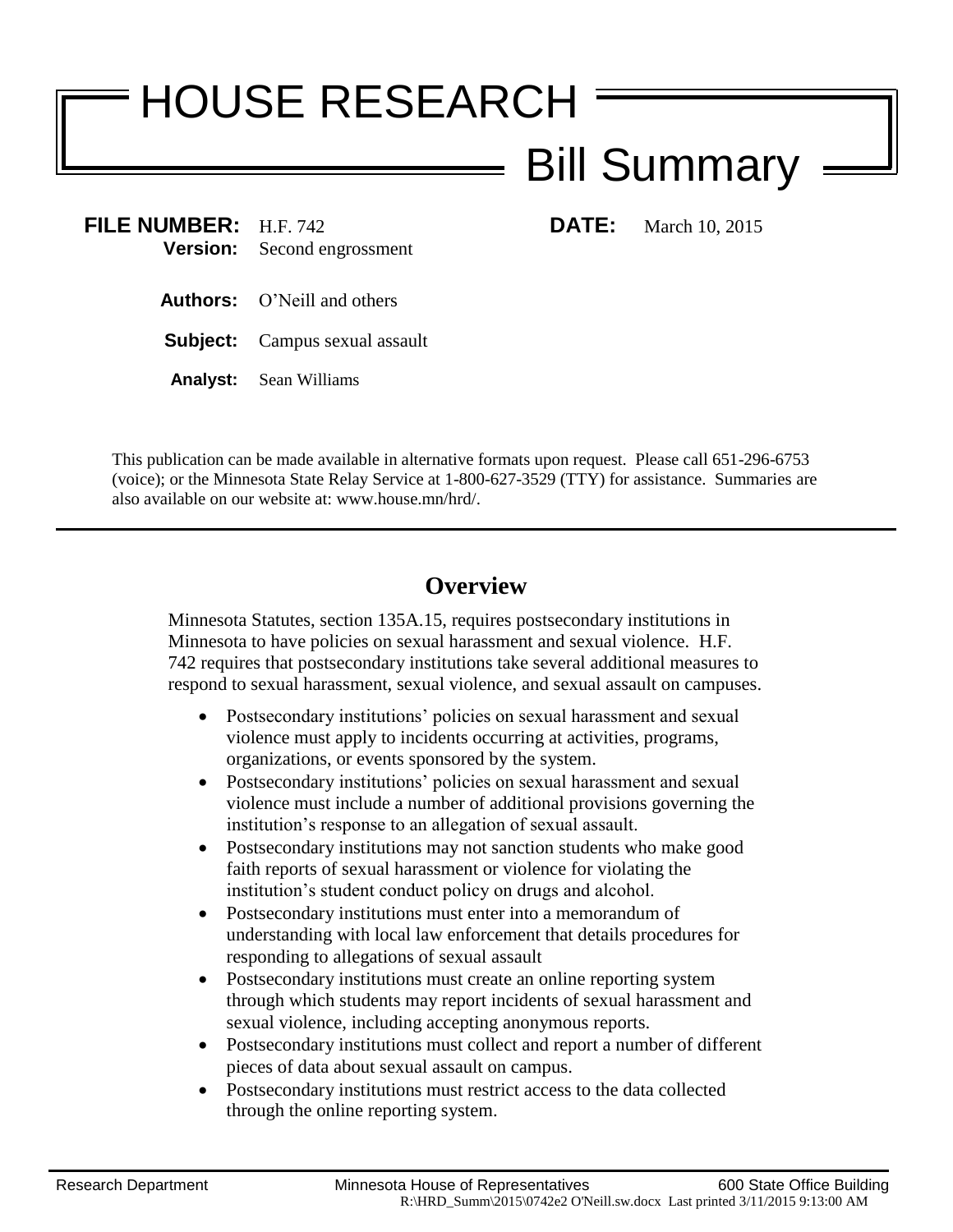- Postsecondary institutions must offer comprehensive training on preventing and responding to sexual violence to campus security officers, campus administrators, and individuals responsible for receiving reports of sexual assault.
- Postsecondary institutions must require students to complete an online training on sexual assault prior to registering for class.
- Postsecondary institutions must develop and implement a policy that requires student health providers to screen students for incidents of sexual assault.
- Postsecondary institutions must designate an existing student health worker as a confidential advocate with whom victims of sexual assault can meet on a walk-in basis

The bill additionally classifies data collected by postsecondary institutions relating to allegations of sexual assault as private data on individuals under the Government Data Practices Act.

- **1 Campus sexual assault data**. Updates list of data classified outside of chapter 13 to include the newly classified data under section 135A.15.
- **2 Policy required.** Requires university policies on sexual harassment and sexual violence to apply to incidents at activities, programs, organizations, or events sponsored by the university, in addition to incidents occurring on campus.

Clarifies that private postsecondary institutions that register with the Office of Higher Education must comply with the new requirements in this bill.

- **3 Applicability to private institutions.** Clarifies that private postsecondary institutions eligible for the state grant program must comply with the requirements H.F. 742 imposes.
- **4 Victim's rights.** Requires postsecondary institutions to include in their policies on sexual harassment and sexual violence a number of provisions for the treatment of sexual assault victims. Minnesota Statutes, section 135A.15, subdivision 2, currently requires postsecondary institutions to include in their policies on sexual assault and sexual violence a number of provisions that regulate the investigation of sexual assault and treatment of sexual assault victims. This section adds ten additional requirements to that list. These provisions include:
	- Several requirements for how campus authorities must treat and interact with victims of sexual assault.
	- Forbidding colleges and universities from disclosing data collected under this section to individuals other than the victim of sexual assault, campus officials investigating an assault or conducting a disciplinary procedure, or the police (at the victim's request).
	- Forbidding retaliation against victims of sexual assault by campus authorities or the accused.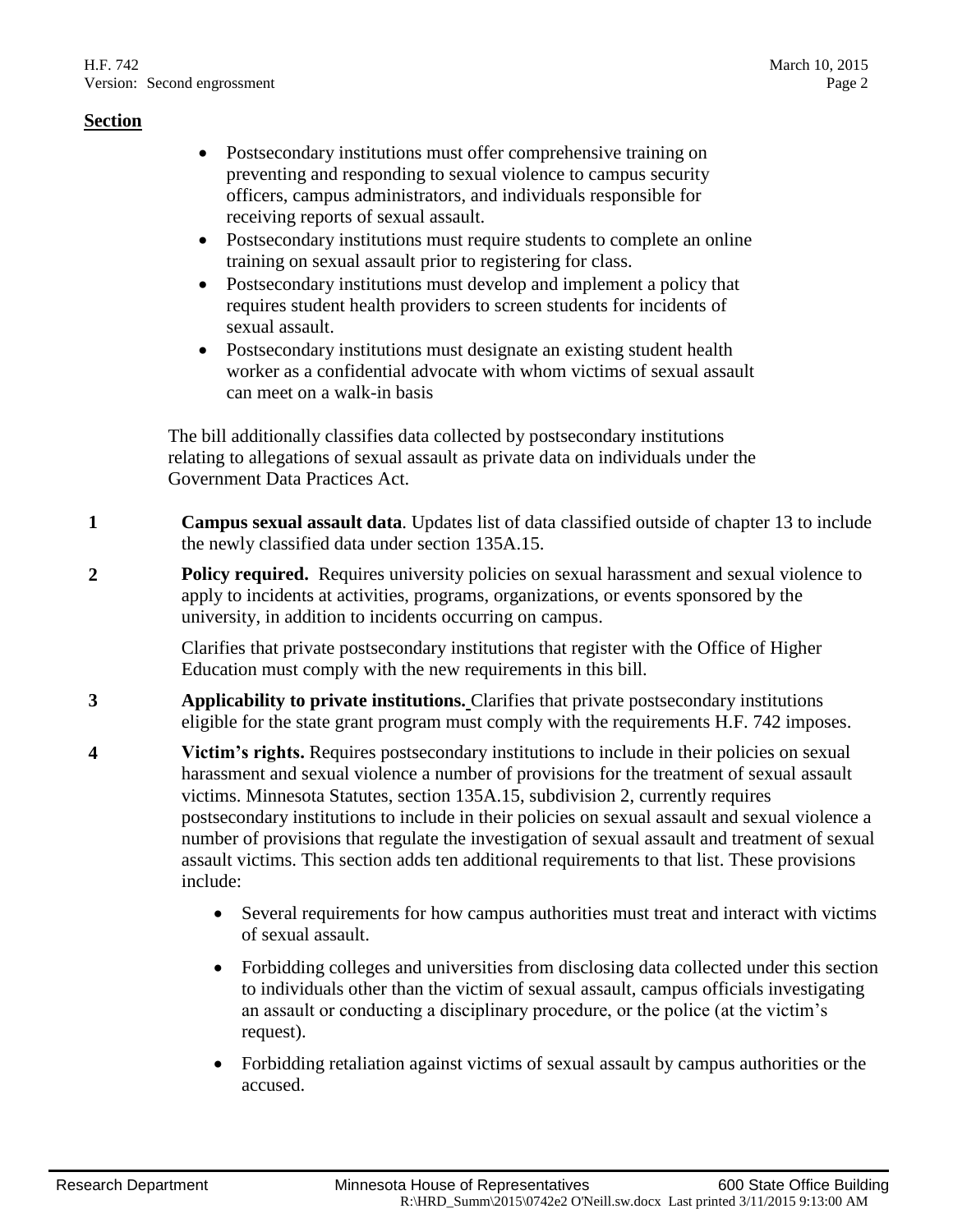Preventing campus authorities from interfering with a sexual assault victim's practice of his or her religion or ability to exercise his or her civil rights.

Defines sexual assault for the purpose of this section of statute as forcible sex offenses as defined in the FBI's uniform crime reporting handbook. This definition includes crimes such as forcible rape, forcible sodomy, sexual assault with an object, and forcible fondling.

- **5 Uniform amnesty.** Prevents postsecondary institutions from sanctioning students who make a good faith report of sexual harassment or sexual violence for violating the institution's student conduct policy on the use of drugs or alcohol.
- **6 Coordination with local law enforcement.** Requires postsecondary institutions to enter into a memorandum of understanding with local law enforcement about how to respond to allegations of sexual assault. This section includes several items that must be included in the memo, including delineation of investigatory responsibilities, standards for communication and evidence sharing, and methods for sharing information about specific crimes. Finally, this section requires postsecondary institutions to share a copy of the memorandum of understanding with all employees of the campus.

Paragraph (c) allows schools to be exempted from this requirement if they establish a sexual assault protocol team to facilitate cooperation with law enforcement on response to sexual assaults.

**7 Online reporting system.** Requires postsecondary institutions to create an online reporting system to receive complaints of sexual harassment and sexual violence. The online reporting system must allow students to submit reports of sexual harassment or sexual violence anonymously. Postsecondary institutions are only obligated to investigate anonymous reports if a formal report is filed in accordance with the institution's sexual harassment and sexual violence policy, unless otherwise required by law.

> Data collected through the online reporting system is classified as private data on individuals under the Minnesota Government Data Practices Act.

- **8 Data collection and reporting.** Requires postsecondary institutions to report statistics on campus sexual assault to the Office of Higher Education, and to publish such statistics on their Web sites. Specifically, this provision requires postsecondary institutions to report the following statistics:
	- The number of incidents that the institution investigated.
	- The number of incidents referred to a campus disciplinary proceeding.
	- The number of cases referred to state or local law enforcement.
	- The number of cases for which a campus disciplinary proceeding was pending, but has not reached a final resolution.
	- The number of alleged perpetrators found responsible in campus disciplinary proceedings.
	- The number of disciplinary proceedings at the institution that resulted in any action by the institution greater than a warning issued to the accused.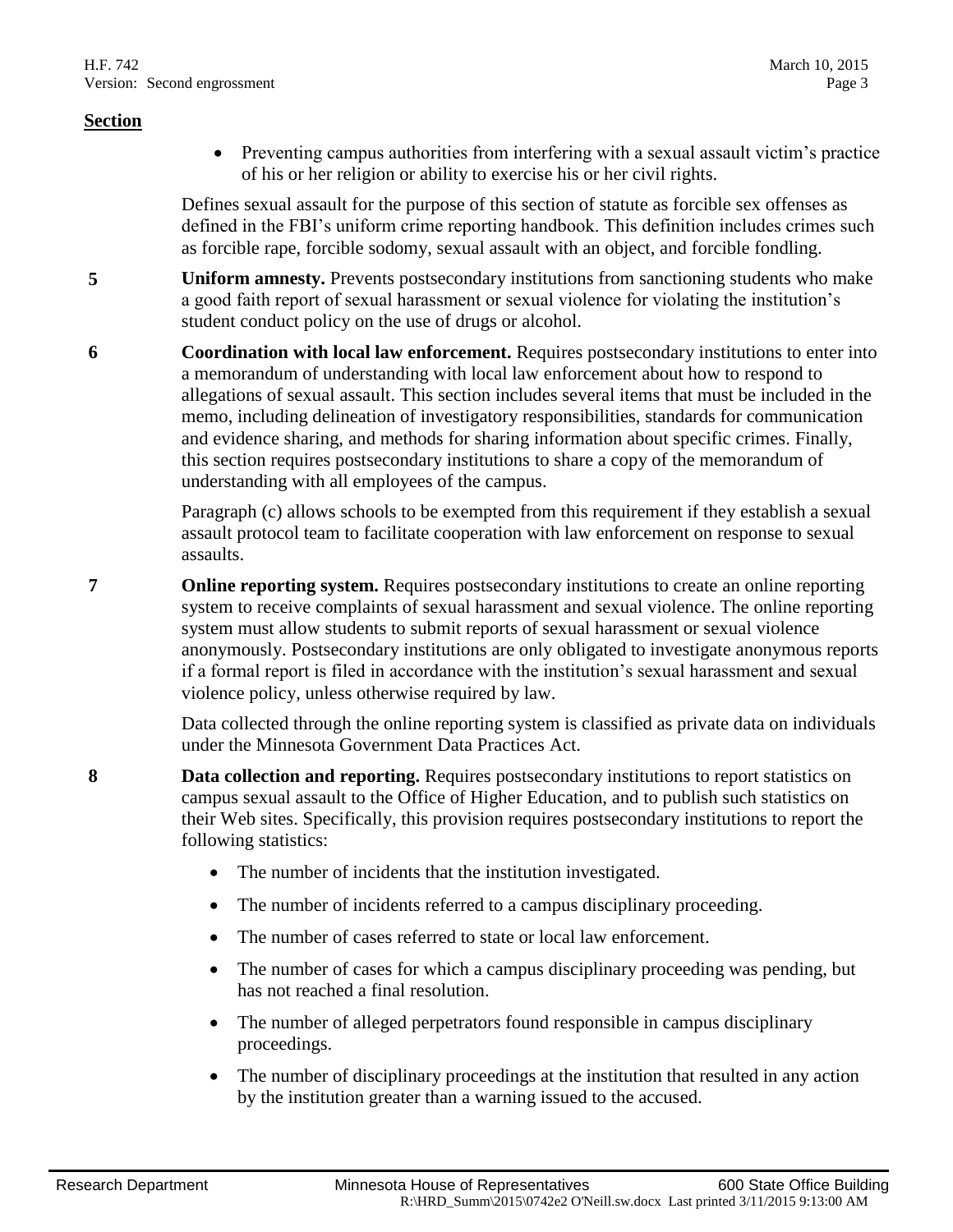- The number of disciplinary proceedings at the institution that closed without resolution.
- The number of disciplinary proceedings at the institution that closed without resolution because the accused withdrew from the institution.
- The number of disciplinary proceedings at the institution that closed without resolution because the victim chose not to participate in the procedure.
- The number of reports made through the online reporting system established earlier in the bill, excluding those submitted anonymously.

These statistics must be presented as summary data that does not identify alleged perpetrators or victims of crime. Postsecondary institutions must report these statistics to the Office of Higher Education and publish the statistics on their websites.

**9 Access to data; audit trail.** Paragraph (a) classifies data on incidents of sexual assault shared with campus security officers and administrators as private data on individuals. Private postsecondary institutions not subject to Minnesota's Data Practices Act must limit access to the data relating to an allegation of sexual assault. Only the victim and persons whose work assignments require access to the data shall be allowed to access it.

> Paragraph (b) restricts access to data collected through the online reporting system to individuals with explicit authorization from the institution. Requires institutions to use a rolebased access system to store the data and to log all changes in the system and times the data was accessed. Individuals who violate data access rules will have their access to the system permanently revoked, and the institution must forward the matter to a county attorney for prosecution.

**10 <b>Comprehensive training. Paragraph** (a) requires postsecondary institutions to provide campus security officers and campus administration with training on preventing and responding to sexual assault. Postsecondary institutions must offer this training in collaboration with the Bureau of Criminal Apprehension or another law enforcement agency with experience in criminal sexual conduct.

> Paragraph (b) requires each incoming student receive training on sexual assault no later than ten business days after the start of a student's first semester of classes. Requires that a student's transcript show completion of the training.

Paragraph (c) requires postsecondary institutions to train individuals responsible for responding to reports of sexual assault.

Paragraph (d) requires private colleges and universities to comply with the requirements of this subdivision.

**11 Student health screening.** Requires postsecondary institutions to develop and implement a policy requiring student health service providers to screen students for incidents of sexual assault.

> Postsecondary institutions offering student health services must designate an existing staff member to be a confidential advocate for victims. Confidential advocates must be available to meet with students on a walk-in basis, and must offer resources to victims of sexual assault, including information about legal and mental health assistance available to victims of